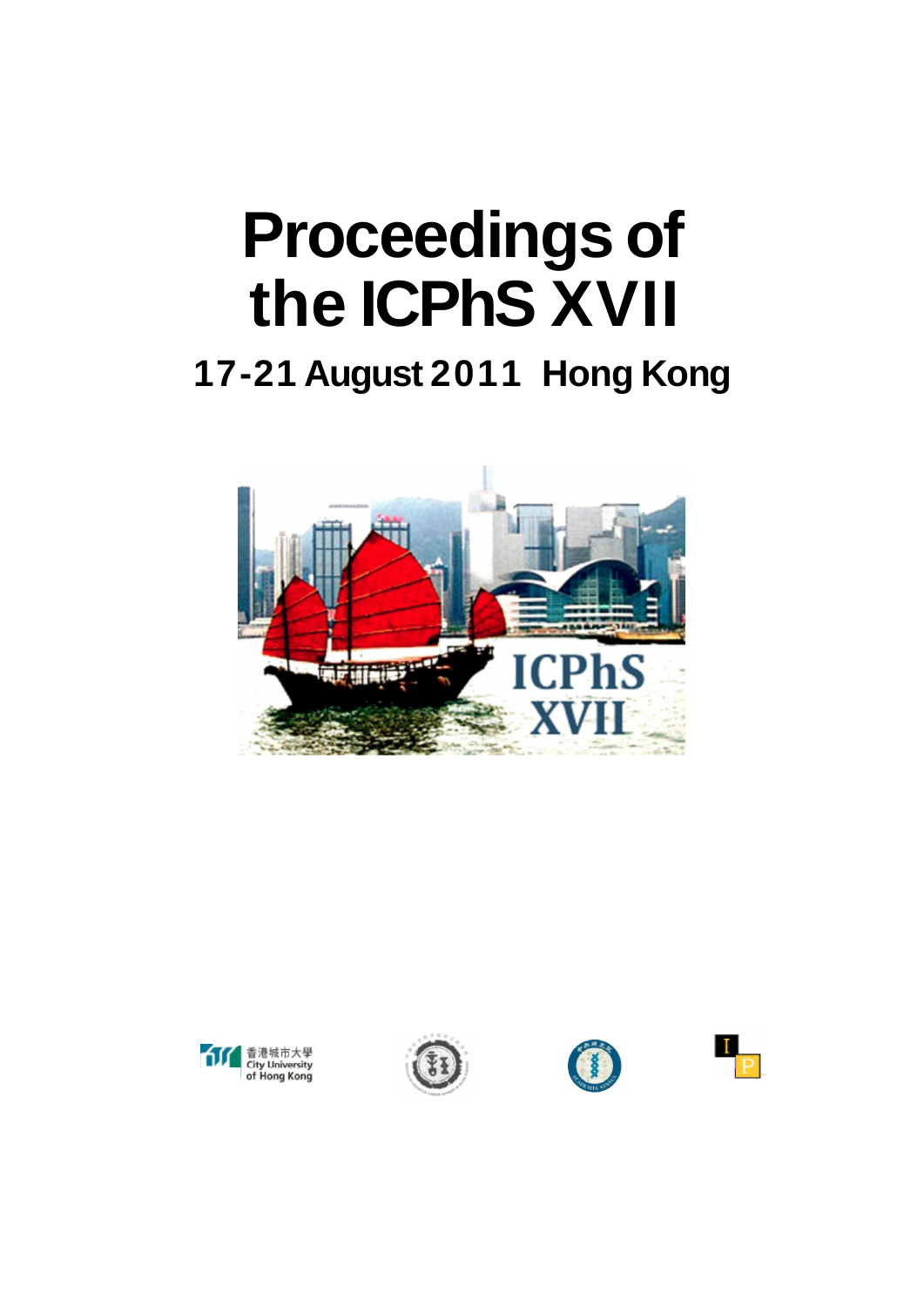## Proceedings of the 17th International Congress of Phonetic Sciences

17-21 August 2011 Hong Kong

[www.icphs2011.hk](http://www.icphs2011.hk)

Edited by Wai-Sum Lee & Eric Zee

Sponsored by: Department of Chinese, Translation and Linguistics, City University of Hong Kong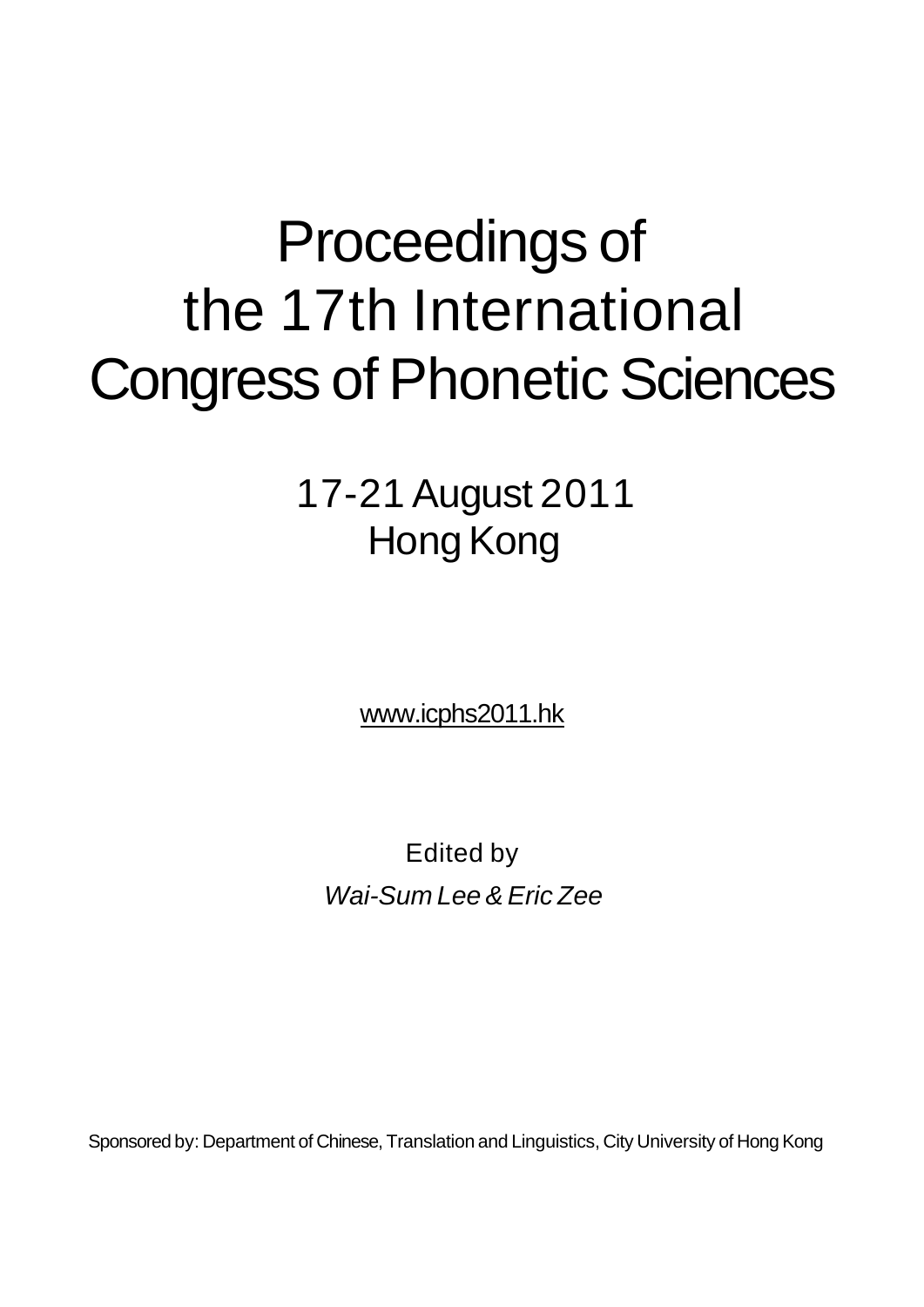### **THE TIME COURSE OF PERCEPTUAL LEARNING**

*Katja Poellmann*a,b*, James M. McQueen*a,c *& Holger Mitterer*<sup>a</sup>

<sup>a</sup>Max Planck Institute for Psycholinguistics, Nijmegen, the Netherlands; <sup>b</sup>International Max Planck Research School for Language Sciences, Radboud University, Nijmegen, the Netherlands; <sup>c</sup>Radboud University Nijmegen, the Netherlands [katja.poellmann@mpi.nl;](mailto:katja.poellmann@mpi.nl) [james.mcqueen@mpi.nl;](mailto:james.mcqueen@mpi.nl) [holger.mitterer@mpi.nl](mailto:holger.mitterer@mpi.nl)

#### **ABSTRACT**

Two groups of participants were trained to perceive an ambiguous sound [s/f] as either /s/ or /f/ based on lexical bias: One group heard the ambiguous fricative in /s/-final words, the other in /f/-final words. This kind of exposure leads to a recalibration of the /s/-/f/ contrast, e.g. [4]. In order to investigate when and how this recalibration emerges, test trials were interspersed among training and filler trials. The learning effect needed at least 10 clear training items to arise. Its emergence seemed to occur in a rather step-wise fashion. Learning did not improve much after it first appeared. It is likely, however, that the early test trials attracted participants' attention and therefore may have interfered with the learning process.

**Keywords:** perceptual learning, segmental idiosyncrasies, eye-tracking, time course

#### **1. INTRODUCTION**

Listeners can adapt to an odd pronunciation of a given phoneme. More precisely, listeners learn to interpret an ambiguous sound between  $/s/$  and  $f/$ ( $[s/f]$ ) as either /s/ or  $f\$  according to the training they received: Participants who heard [s/f] in words like "gira[s/f]" learned to interpret the sound as [f], while participants who heard [s/f] in words like "platypu[s/f]" learned to interpret it as  $[s] [1, 1]$ 4, 5]. So far, all perceptual learning studies have used separate exposure and test phases. In the exposure phase, participants usually made lexical decisions on (non-)words they heard [1, 2, 4, 5]. In the test phase, they categorized a range of ambiguous sounds [1, 2, 4] or did a cross-modal priming task [5].

Exposure to just 10 instances of an ambiguous sound has been found to be enough to produce a stable perceptual learning effect [2]. However, the division of the experimental session into separate exposure and test phases has impeded a closer look at how learning emerges over time. The current study therefore used a variant of the visual-world eye-tracking paradigm [3] to examine the time course of perceptual learning. Participants saw displays as in Figure 1 and heard an instruction to click on one of the four words on the screen. Such trials can be learning trials when an ambiguous fricative appears in an unambiguous position (as in the left panel of Figure 1) or test trials when the ambiguous fricative appears at the end of a minimal pair (as in the right panel of Figure 1). This allows us to ask two questions: First, how many critical items are necessary to trigger perceptual learning? Second, is the learning process gradual or does it emerge suddenly in a step-wise fashion after a certain number of exposure trials?

**Figure 1:** Example of printed-word displays for a training trial (left panel) and a test trial (right panel). When hearing an [s/f]-bearing test word (e.g., *doo[s/f]*), participants should look to the /s/- or /f/word according to their training. Participants saw only the four words and the four shapes on the screen.



#### **2. METHOD**

#### **2.1. Stimuli**

#### *2.1.1. Stimulus selection*

We selected three types of stimuli containing [s] or [f] which could be replaced by the ambiguous fricative [s/f]: 20 training items, in which the critical fricative could only be interpreted as [s] or [f] (e.g., *radijs* 'radish' and *olijf* 'olive'; *radijf* and *olijs* are nonwords in Dutch), 20 temporary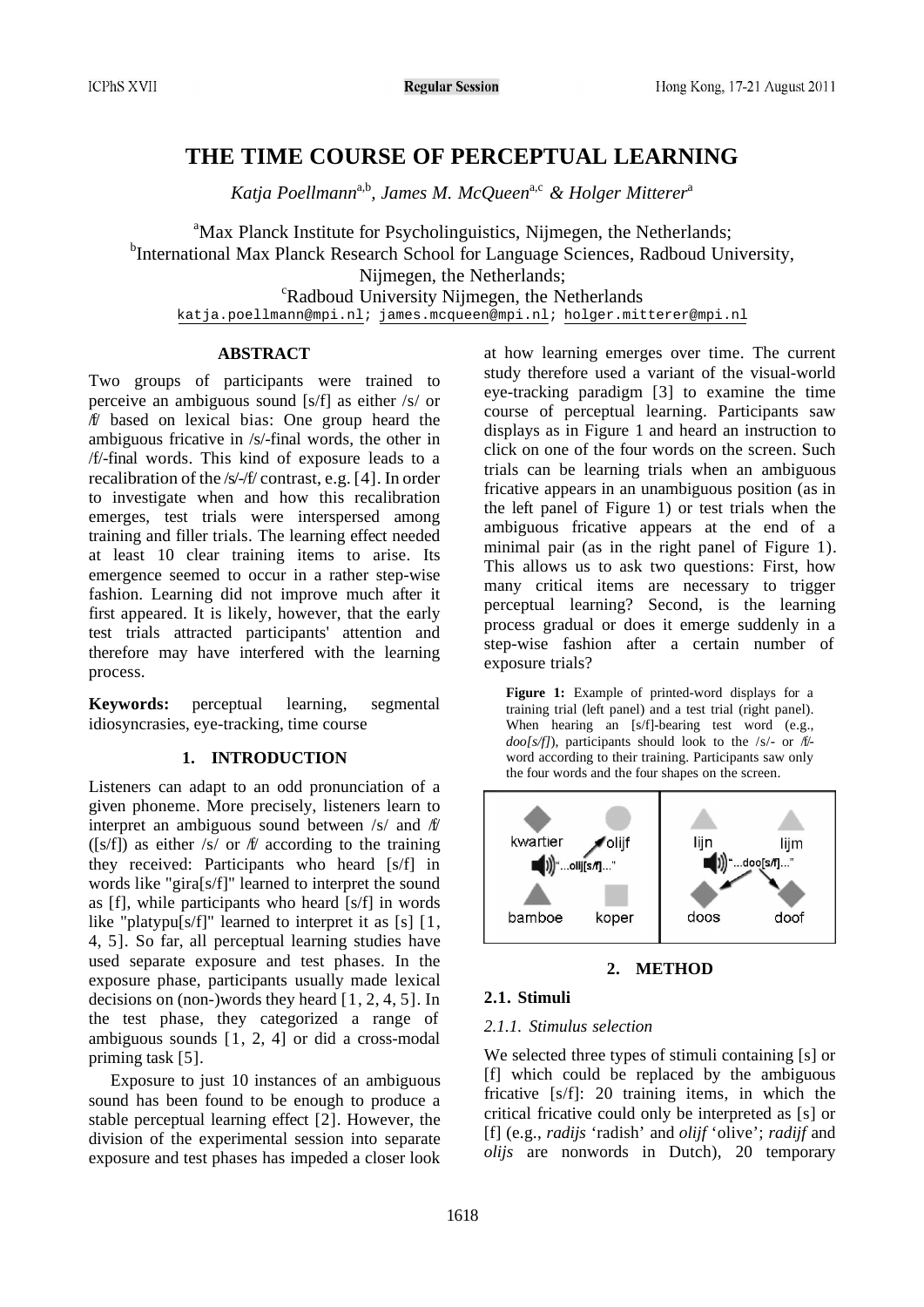minimal pairs, in which the ambiguous fricative could temporarily be interpreted as either [s] or [f], but was disambiguated later in the word (e.g., *gister* 'yesterday' - *giftig* 'toxic'), and 20 minimal pairs (e.g., *doos* 'box' - *doof* 'deaf'), which constituted the test items. The corresponding sets of stimuli were matched in terms of frequency (see Table 1). When pronounced with a natural fricative, the training items of one group served as contrast items for the other group. Thus, depending on the condition (/s/-bias or /f/-bias), it varied as to which words participants heard with natural or ambiguous fricatives (see Table 2).

**Table 1:** Mean frequencies per million of the different types of stimuli.

| <b>Items</b>            | /s/-words | /f/-words |
|-------------------------|-----------|-----------|
| training                | 9.9       | 9.5       |
| test pairs              | 31.2      | 35.5      |
| temporary minimal pairs | 5.7       | 7.7       |

**Table 2:** Examples of the different stimulus types (natural and [s/f]-bearing) for both groups.

| <b>Items</b>               | /s/-bias group        | /f/-bias group        |
|----------------------------|-----------------------|-----------------------|
| training                   | radij $[s/f]$         | olij[s/f]             |
| contrast                   | olijf                 | radijs                |
| test pairs                 | $d$ oo $[s/f]$ + doof | $d$ oo $[s/f]$ + doos |
| temporary<br>minimal pairs | $gi[s/f]$ ter         | $gi[s/f]$ tig         |

#### *2.1.2. Stimulus construction*

Digital recordings of the stimuli were made by a male native speaker of Dutch in a sound-proof booth, sampling at 44 kHz. All target items containing  $/s/$  or  $f/\sqrt{t}$  were recorded in their natural version. The /f/-targets were additionally recorded with an [s] replacing the [f] (e.g., *olijf* 'olive' as well as *olijs*). When creating the ambiguous [s/f] items, the [s]-versions were used: The [s] was removed and replaced with instances of [s/f], which were selected by means of two pretests. To reduce a coarticulatory [s]-bias, splicing points were chosen reasonably early in the vowel preceding the fricative. In addition, the amplitude of that vowel was decreased to match better an ambiguous sound that could still be interpreted as [f] by a native speaker of Dutch.

In order to find ambiguous fricatives midway between [s] and [f], two pretests were run. For the first pretest, 14 continua of VC-syllables were created. These contained all the vowels present in the 60 critical stimuli and a digital mixture of [s] and [f] varying in the proportions of the two fricatives in 11 steps (from 100% [s] 0% [f] via 90% [s] 10% [f] to 0% [s] 100% [f]). Participants were asked to categorize the fricatives of every second step (i.e., five steps per syllable) as either [s] or [f]. For each of the 14 vowels, the step whose value was closest to the ideal value of 50% of [s] responses was chosen as the ambiguous fricative for the second pretest.

As in the main experiment, the second pretest used [s/f]-bearing words embedded in complete sentences. Participants heard the carrier sentence "Klik op het woordje" ('Click on the word') followed by a member of an /s/-/f/-minimal pair (e.g., *doof*). These stimuli had either a natural [f], a natural [s], or an ambiguous fricative [s/f] (which varied according to the preceding vowel). Every participant heard and categorized each item four times. Ambiguous fricatives were selected per vowel context if they were categorized as [s] between 30% and 70%. For those outside this range, a new step was chosen in order to correct for the observed  $/f$ - or /s/-bias.

#### **2.2. Design and procedure**

Each participant heard 240 instructions like "Klik op het woordje *doo[s/f]* onder het rooie ruitje" ('Click on the word *doo[s/f]* underneath the red diamond', see Figure 1) and was asked to follow these instructions using the computer mouse. Except for the test trials, there were always four different shapes (a circle, a diamond, a triangle, and a rectangle) on the screen. The two shapes associated with the target and its same-color competitor were presented in one of four colors (red, green, yellow and blue), the shapes paired with the two distractors were presented in one of the three remaining colors (see left panel in Figure 1 with gray-scale coding of different colors). In the test trials, the target and competitor shapes and those for the two distractors were the same. That is, there were only two different shapes on the screen (see right panel in Figure 1). This design was chosen in order to force participants to make a decision about every word they heard.

Eye movements were tracked using an Eyelink 1000 at a sampling rate of 1 kHz. The stimuli were presented in 20 miniblocks, each consisting of one training item, one contrast item, both members of a minimal pair (an [s/f]-bearing one serving as test item, the other one with a natural fricative serving as a second contrast item), one member of a temporary minimal pair (see Table 1), and seven filler trials. In order to be able to interpret the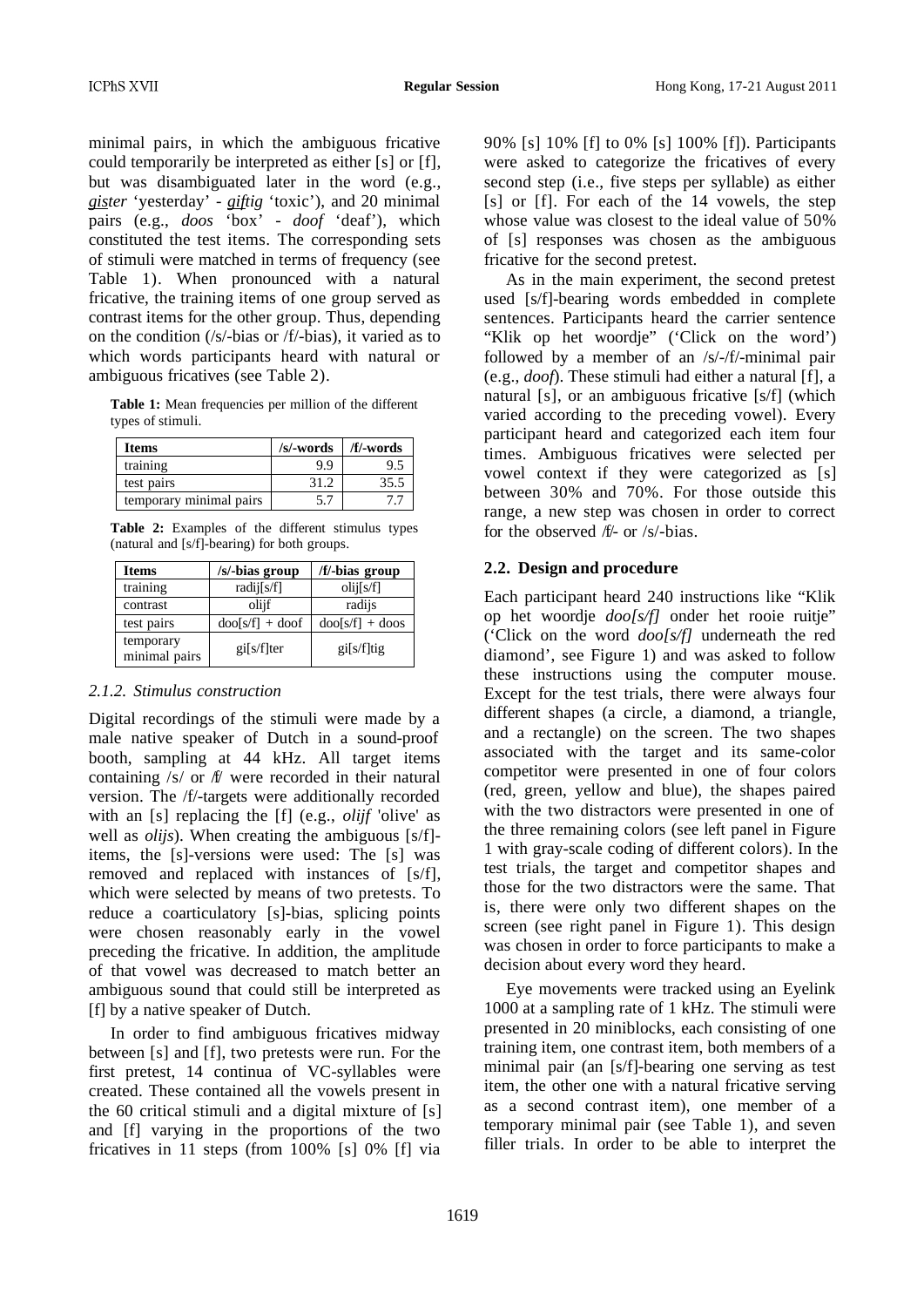observed effects correctly, we used only one randomization of the 240 trials for all participants.

#### **2.3. Participants**

All participants were paid native speakers of Dutch. Twelve took part in each of two pretests and 44 in the main eye-tracking experiment.

#### **3. RESULTS**

#### **3.1. Mouse-click responses**

A linear mixed-effects model for the accuracy of the click responses showed an interaction of Group and Block. Separate analysis showed that the /s/ bias group performed above chance overall (68% correct responses) but did not improve over the course of the experiment. The /f/-bias group showed a significant improvement ( $p < 0.05$ ) from 20% to 70% correct responses from the first to the last miniblock.

#### **3.2. Eye-tracking data**

Figures 2A and 2B show the eye-tracking results for the test trials of the first and second half of the experiment. Both groups heard members of /s/-/f/ minimal pairs pronounced with an ambiguous fricative (e.g., *doo[s/f]*). In the first half of the experiment (see Figure 2A), the /s/-bias group (represented by the thin lines) started to prefer their target words (e.g., *doos*) approximately 500 ms after target onset. At this point, the target and the competitor lines diverge. The /f/-bias group, however, behaved in exactly the same way. When listeners in the /f/-bias group heard *doo[s/f]*, they also tended to look to *doos* (their competitor) and not to the target *doof*. In the second half of the experiment (see Figure 2B), a major change in the behavior of the /f/-bias group (but not the /s/-bias group) can be observed. After first considering the competitor as a possible candidate, participants in the /f/-bias group prefer to look to their target (e.g., *doof*) from 900 ms onwards.

This is borne out by statistical analyses using linear mixed-effects models with Target Preference as dependent and Group and Block as independent variables. We used sliding 200 ms time windows from 400 ms to 1600 ms after target onset. There were clear group effects in all time windows  $(p_{\text{max}})$  $= 0.0056$ ), indicating the better performance of the /s/-bias group, and effects of Block ( $p < 0.05$ ) from 1000 ms till 1500 ms, indicating an overall learning effect. The learning effect was numerically larger for the /f/-bias group, confirming a similar trend as was found in the click responses. However, an interaction of Group and Block (indicating significantly more learning in the /f/-bias group) was only marginal in the late time windows.

**Figure 2:** Distance of participants' looks to the target, competitor, and averaged distractors in pixels during the first half (Panel A) and second half (Panel B) of the experiment. Note that looks to an object lead to diminishing distances, so that smaller distances mean more looks.



#### **3.3. Learning function**

To calculate the learning function, we subtracted for each miniblock the target fixation distance from the competitor fixation distance in the time window from 1000 ms to 1500 ms after target onset and took the average value as representative for that miniblock. If participants have a preference for the target, this difference (competitor - target) will be positive.

Figure 3 shows the learning function averaged over two miniblocks for both groups separately as well as averaged over the two groups. Given that the target preference of the /s/-bias group was above chance throughout the experiment, participants in this group did well right from the beginning and improved only slightly. Apparently, there was no reason for them to adapt to the ambiguous sound as they already perceived it as /s/